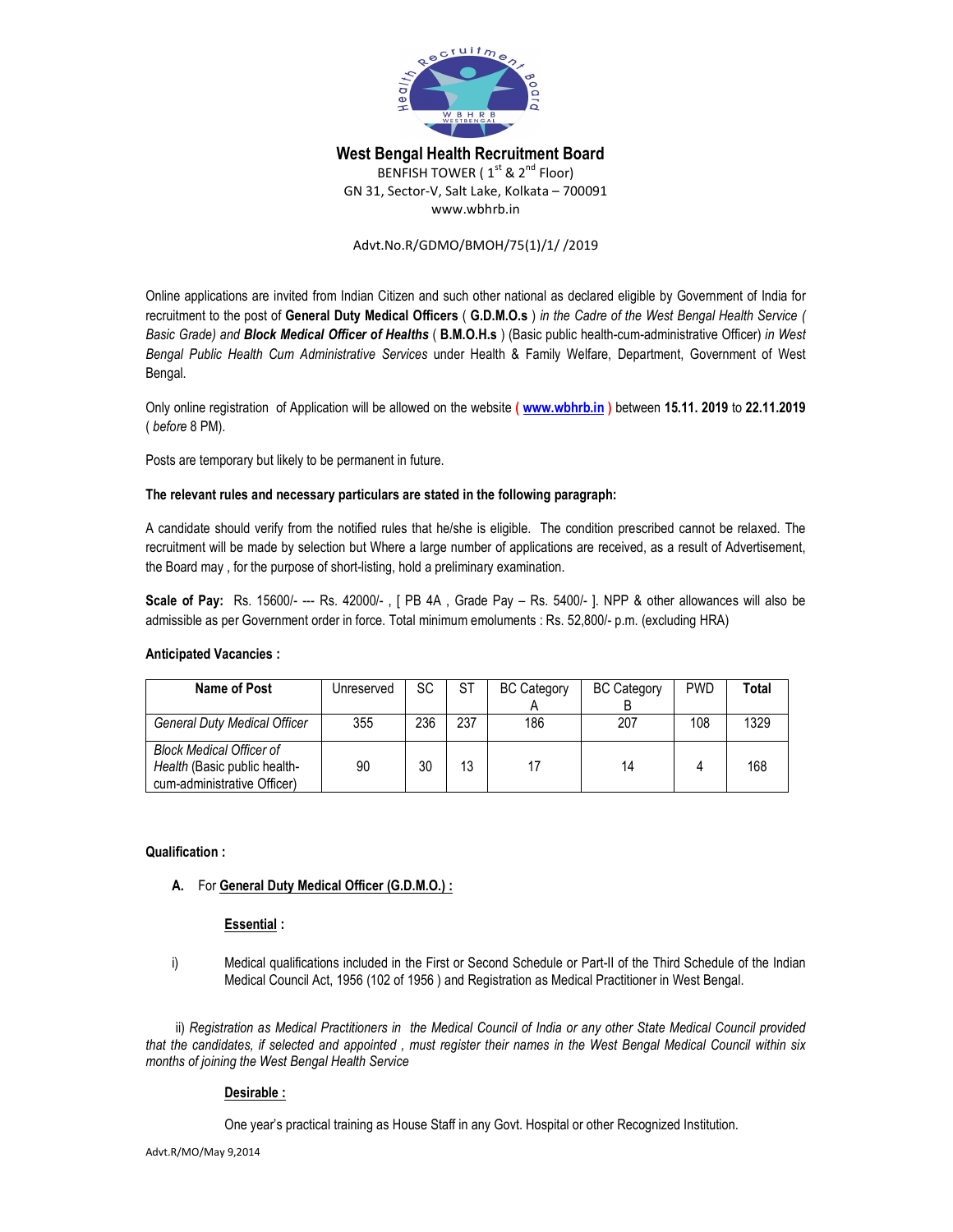#### *B. For Specialists :*

#### **B.** *For* **Block Medical Officer of Health** (Basic public health-cum-administrative Officer)*:*

i) Medical qualifications ( MBBS Degree) included in the First or Second Schedule or Part-II of the Third Schedule of the Indian Medical Council Act, 1956 and Registration as Medical Practitioner in West Bengal.

Provided that preference will be given to Candidates who possess r*ecognized Post Graduate Degree or Post Graduate Diploma in Public Health, Epidemiology, Health Management and Hospital Administration..*

*Note :* The applicant must be a citizen of India or such a person of other nationality as declared eligible by Government of India. He/ She should have the ability to read, write and speak in Bengali (not required in the case of Nepali speaking candidates of the three Hills sub-division of Darjeeling District- viz. Darjeeling sadar, Kalingpong & Kurseong).

#### **Age :**

Ordinarily not more than 36 Years on 1st. January, 2019 for ordinary Medical Graduates, and 40 Years for those possessing Post Graduate qualifications, relaxable further for 2 more years for otherwise well qualified and experienced candidates:

Provided further that the age relaxation may be considered to such Doctors who have served under this State Government to an extent equivalent to the period of such regular service subject to a maximum 5 years;

Provided further that the age relaxation may be considered to such Doctors who have served under this State Government on contractual basis, to an extent equivalent to the period of such service, subject to a maximum 3 years;

Provided further that age may also be relaxed by 5 years for SC and ST candidates of West Bengal, 3 years for OBC candidates of West Bengal, and up to 45 years of age for persons having physical disabilities with 40% and above.

#### *NOTE:*

- **1)** The Candidate has to upload the Medical Council Registration Certificate**.**
- 2) The applicant must be a citizen of India or such a person of other nationality as declared eligible by Govt. of India.
- 3) Age ,as recorded in Madhyamik or equivalent certificate, shall only be acceptable.
- 4) The claim of candidates for relaxation of age as a regular /contractual Govt. employee should be proved by a certificate from the appropriate authority showing the period of candidate's continuous service under Government of West Bengal and the same should be furnished when called for.

**Fee :** Candidates must submit online the application fee amounting to Rs. 210/- (Rupees two hundred ten only**) i**n any Bank participating in the GRIPS ( Govt. Receipt Portal System ), Govt. of West Bengal at Government Receipt Head of Account: ' 0051-00-104-002-16'.

**It may please be noted that after making payment to Bank, Candidates have to log in to the website with the log in ID & Password, already provided to them after registration through SMS for** *payment verification* **and filling up the Form 2 of the Application Form.**

#### *Money order, Cheque, Bank Draft, Cash etc. shall not be acceptable.*

No application shall be considered unless accompanied by the requisite application fee, excepting Candidates belonging to SC/ST category of West Bengal and persons with disabilities specified under Disabilities Rule, 1999 (certificates obtained before the Advertisement date), who need not pay any fee. Such exemption of fee is, however, not applicable to any OBC (category A or B) candidate.

No claim for refund of the fee shall be entertained nor shall it be held in reserved for any other examination.

Application shall be made in the format as available in the West Bengal Health Recruitment Board Website(www.wbhrb.in).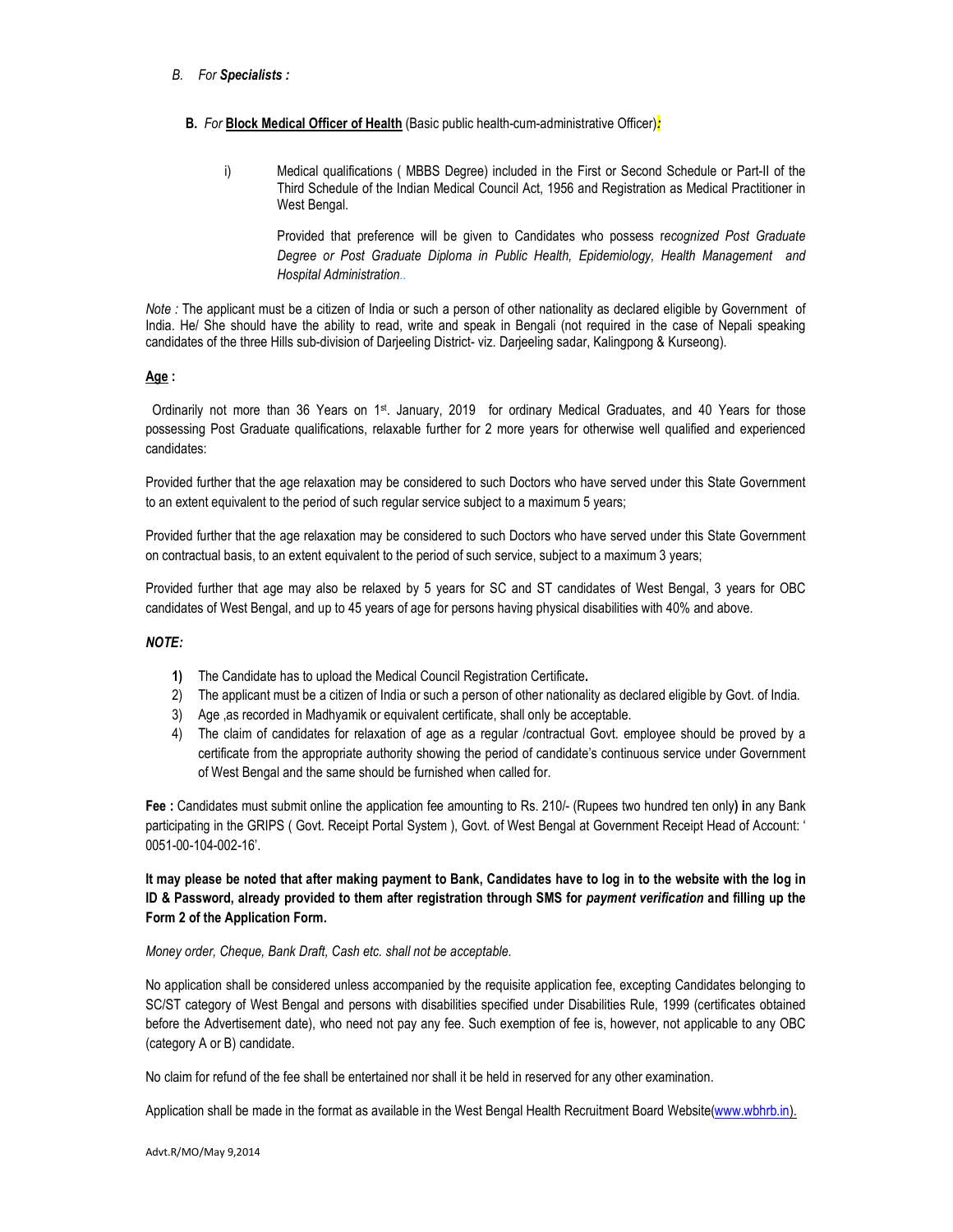#### **Application received after the closing date shall be rejected.**

In case, any of the statements made in the application found subsequently false, his/ her candidature shall be liable to cancellation, and even if appointed to a post on the results of this examination, his/ her appointment shall be liable to be terminated. Willful suppression of any material fact shall also be similarly dealt with.

Candidates should take particular note that entries in their application submitted to the Board must be made correctly against all the items, which shall be treated as final and no alteration and addition in this regard shall be entertained after full submission of the application. Application, not duly filled in, or, found incomplete, or defective in any respect, or, without fee, shall be liable to rejection.

#### **Particulars and Certificates required:**

- (a) A candidate claiming to be S.C./S.T./O.B.C. must have a certificate in support of his/her claim from a competent authority of West Bengal as specified below [vide the West Bengal SCs and STs (Identification) Act, 1994 and SCs /STs Welfare Department order No. 261-TW/EC/MR-103/94 dated 06.04.1995 read with B.C.W. Deptt. Order No. 6320-BCH/MR-84/10 dated 24.09.2010]:
	- In the District, the Sub-Divisional Officer of the Sub-Division concerned, and
	- In Kolkata, Collector of Kolkata, 11 N.S. Road, Kolkata 700001

#### *No claim for being a Member of the SC, ST and OBC, or a Person with Disability shall be entertained after submission of the application.*

- *(b)* Persons with Disabilities (Physically handicapped) [ 40% and above ] must have a certificate from an appropriate Medical Board [vide West Bengal Persons with Disabilities (Equal Opportunities, Protection of Rights and Full Participation) Rules, 1999]
- (c) The West Bengal Health Recruitment Board (WBHRB) may require such further proof or particulars from the candidates as it may consider necessary and may make enquiries regarding eligibility.
- (d) Original Certificates relating to citizenship (by registration), age, qualifications, caste (SC/ST/OBC), Physical Disability (40% and above) shall have to be submitted, when the WBHRB asks for. If any candidate fails to furnish any certificate or any other relevant document or information relating to his/her candidature within the time specified by the Board, his/her claim for allotment shall be passed over without further reference to the candidate.

#### *A candidate should note that his/ her admission to the Examination/ Interview shall be deemed provisional subject to determination of his/ her eligibility in all respects. If at any stage, even after issue of the letter of appointment a candidate is found ineligible for admission to this Examination, his/ her candidature shall be cancelled without further reference to the concerned candidate.*

**Canvassing:** Any attempt on the part of candidate to enlist support for his/ her application shall disqualify for appointment.

**CLOSING DATE FOR ONLINE REGISTRATION: CLOSING DATE FOR ONLINE REGISTRATION OF APPLICATION**: **22.11. 2019 (before 8 PM).**

*Applicants do not need to send any Print out/ hard copy*.